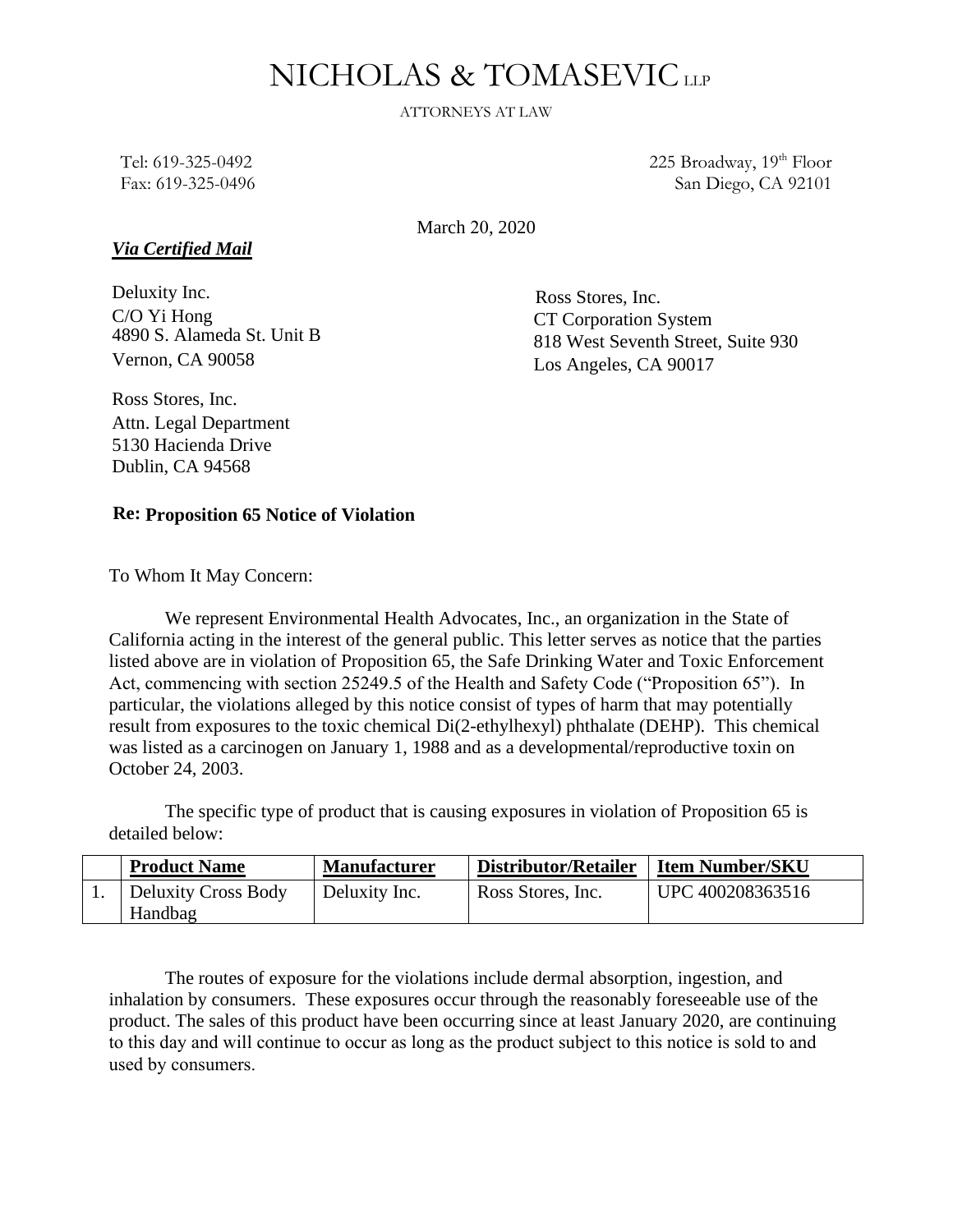Proposition 65 requires that a clear and reasonable warning is provided with these products regarding the exposures to DEHP caused by ordinary use of the product. The Parties are in violation of Proposition 65 by failing to provide such warning to consumers and as a result of the sales of this product, exposures to DEHP have been occurring without proper warnings.

Pursuant to Proposition 65, notice and intent to sue shall be provided to violators 60-days before filing a complaint. This letter provides notice of the alleged violation to the parties listed above and the appropriate governmental authorities. A summary of Proposition 65 is attached.

If you have any questions or wish to discuss any of the above, please contact me.

Sincerely,

fak Jahtte

Jake Schulte

Enclosures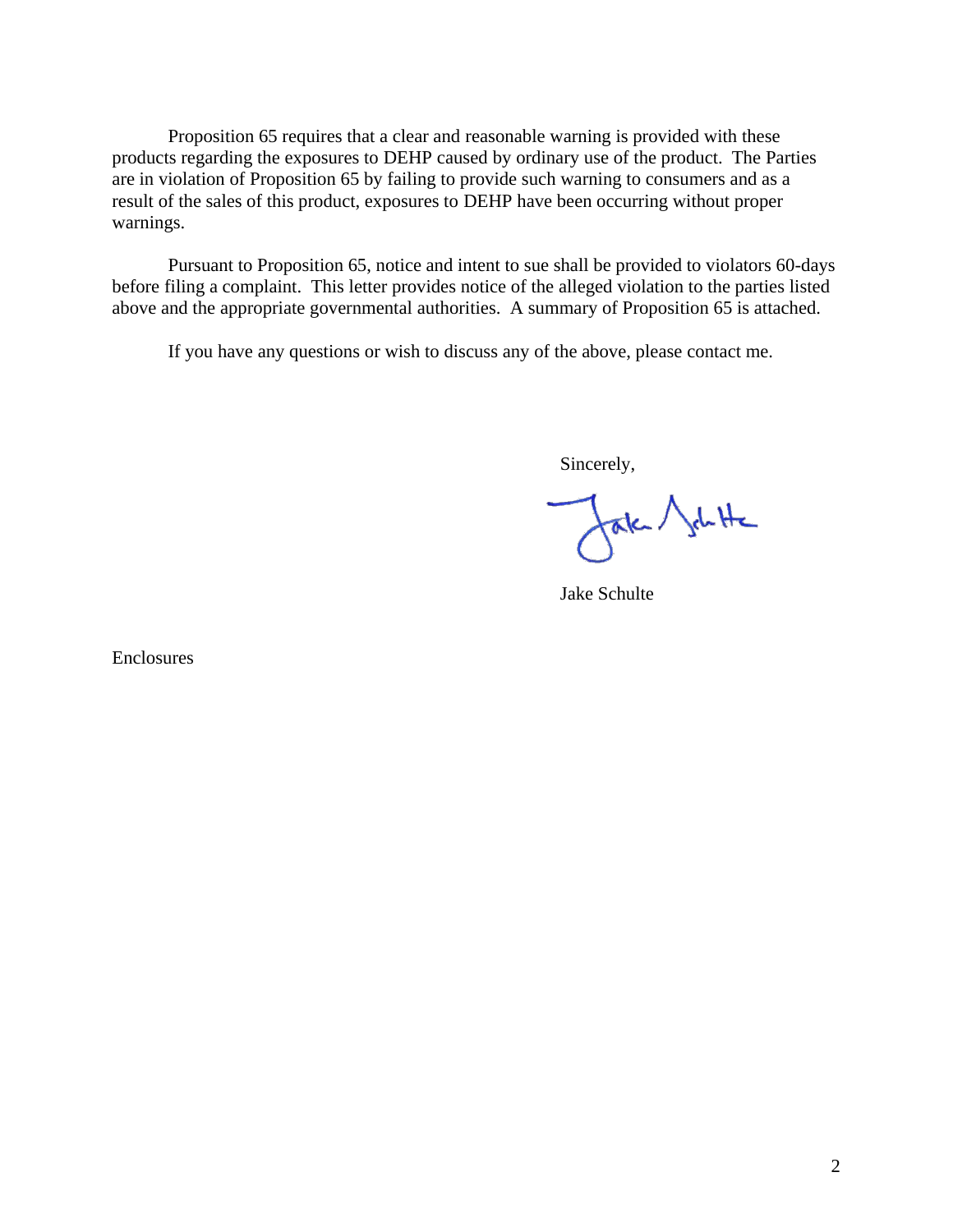## **Appendix A**

OFFICE OF ENVIRONMENTAL HEALTH HAZARD ASSESSMENT CALIFORNIA PROTECTION AGENCY THE SAFE DRINKING WATER AND TOXIC ENFORCEMENT ACTION 1986 (PROPOSITION 65): A SUMMARY

The following summary has been prepared by the office of Environmental Health Hazard Assessment, the lead and Toxic Enforcement Act 1986 (commonly known as "Proposition 65") A copy of this summary must be included as an attachment to any notice of violation served upon an alleged violator of the Act. The summary provides basic information about the provisions of the law, and is intended to serve only as a convenient source of general information. It is not intended to provide law. The reader is directed to the statue and its implementing regulations (See citations below) for further information.

Proposition 65 appears in California law as Health and Safety Code Sections 25249.5 through 25249.13. Regulations that provide more specific guidance on compliance, and that specify procedures to be followed by the State in carrying out certain aspects of the law, are found in Title 27 of the California Code Regulations, Sections 250000 through 27000.

# **WHAT DOES PROPOSITION 65 REQUIRE?**

*The "Governor's List.* "Proposition 65 requires the Governor to publish a list of chemicals that are known to the State of California to cause cancer, or birth defects or other reproductive harm. This list must be updated at least once a year. Over 725 chemicals have been listed as of November 16, 2001. Only those chemicals that are on the list are regulated under this law. Businesses that produce, use, release, or otherwise engage in activities involving those chemicals must comply with the

following:

## *Clear and Reasonable Warnings.* A

business is required to warn a person before "knowingly and intentionally" exposing that person to a listed chemical. The warning given must be "clear and reasonable." This means that the warning must: (1) clearly make known that the chemical involved is known to cause cancer or birth defects or other reproductive harm; and (2) be given in such a way that is will effectively reach the person before he or she is exposed. Exposures are exempt from the warning requirement if they occur less than twelve months after the date of the listing of the chemical.

## *Prohibition from discharges into drinking*

*water.* A business must not knowingly discharge or release a listed chemical into water or onto land where it passes or probably will pass into a source of drinking water. Discharges are exempt from this requirement if they occur less than twenty months after the date of the listing of chemical.

# **DOES PROPOSITION 65 PROVIDE ANY EXEMPTIONS?**

Yes. The law exempts:

*Governmental agencies and public water utilities.* All agencies of the federal, State or local government, as well as entities operating public water systems, are exempt.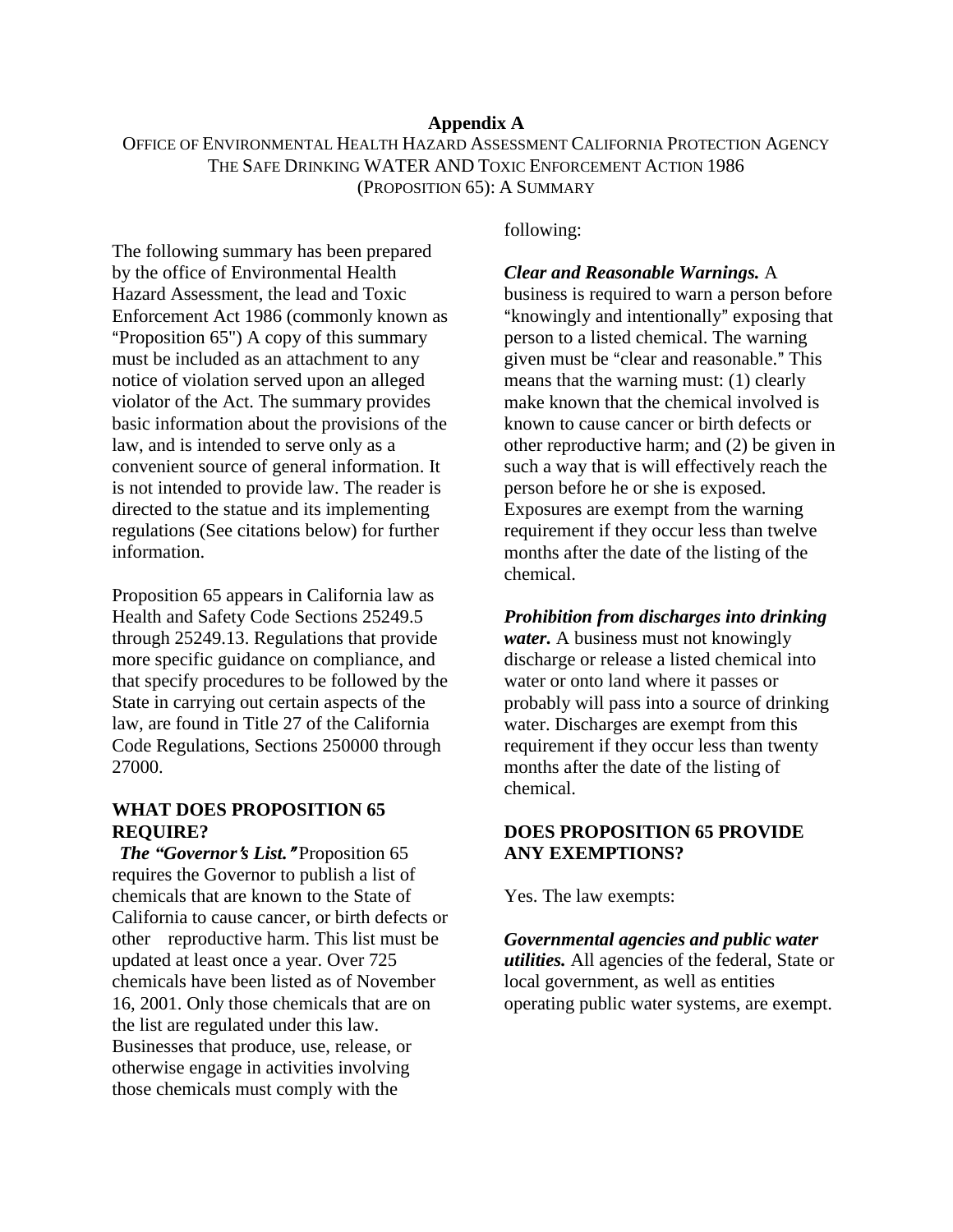#### *Exposures that pose no significant risk of*

*cancer.* For chemicals that are listed as known to the State to cause cancer  $("carcinogens"), a warning is not required if$ the business can demonstrate that the exposure occurs at a level that poses "no significant risk." This means that the exposure is calculated to result in not more than one excess case of cancer in 100,000 individuals exposed over a 70- year lifetime. The Proposition 65 regulations identify specific " no significant risk" levels for more than 250 listed carcinogens.

# *Exposures that will produce no observable reproductive effect at 1,000 times the level*

*in question.* For chemicals known to the State to cause birth defects or other reproductive harm ("reproductive toxicants"), a warning is not required if the business can demonstrate that the exposure will produce no observable effect, even at 1,000 times the level in question. In other words, the level of exposure must be below the "no observable effect level (NOEL), " divided by a 1,000- fold safety or uncertainty factor. The "no observable effect level" is the highest dose level which has not been associated with an observable adverse reproductive or developmental effect.

# *Discharge that do not result in a*  <sup>A</sup>*significant amount*@ *of the listed chemical entering into any source of drinking water.*

The prohibition from discharges into drinking water does not apply if the discharger is able to demonstrate that a "significant amount" of the list chemical has not, does not, or will not enter any drinking water source, and that the discharge complies with all other applicable laws, regulations, permits, requirements, or orders. A "significant amount" means any detectable amount; expect an amount that would meet the " no significant risk" or "no observable effect" test if an individual were exposed to

# such an amount in drinking water. **HOW IS PROPOSITION 65 ENFORCED?**

Enforcement is carried out through civil lawsuits. These lawsuits may be brought be the Attorney General, any district attorney, or certain city attorneys (those in cities with a population exceeding 750,000). Lawsuit may also be brought by private parties acting in the public interest, but only after providing notice of the alleged violation to the Attorney General, the appropriate district attorney and city attorney, and the business accused of the violation. The notice must provide adequate information to allow the recipient to assess the nature of the alleged violation. A notice must comply with the information and procedural requirements specified in regulations (Title 27. California Code of Regulations, Section 25903). A private party may not pursue an enforcement action directly under Proposition 65 if one of the governmental officials noted above initiates an action within sixty days of notice.

A business found to be in violation of Proposition 65 is subject to civil penalties of up to \$2,500 per day for each violation. In addition, the business may be ordered by a court of law to stop committing the violation.

# *FOR FURTHER INFORMATION....*

Contact the Office of Environmental Health Hazard Assessment's Proposition 65 Implementation Office at (916)445-6900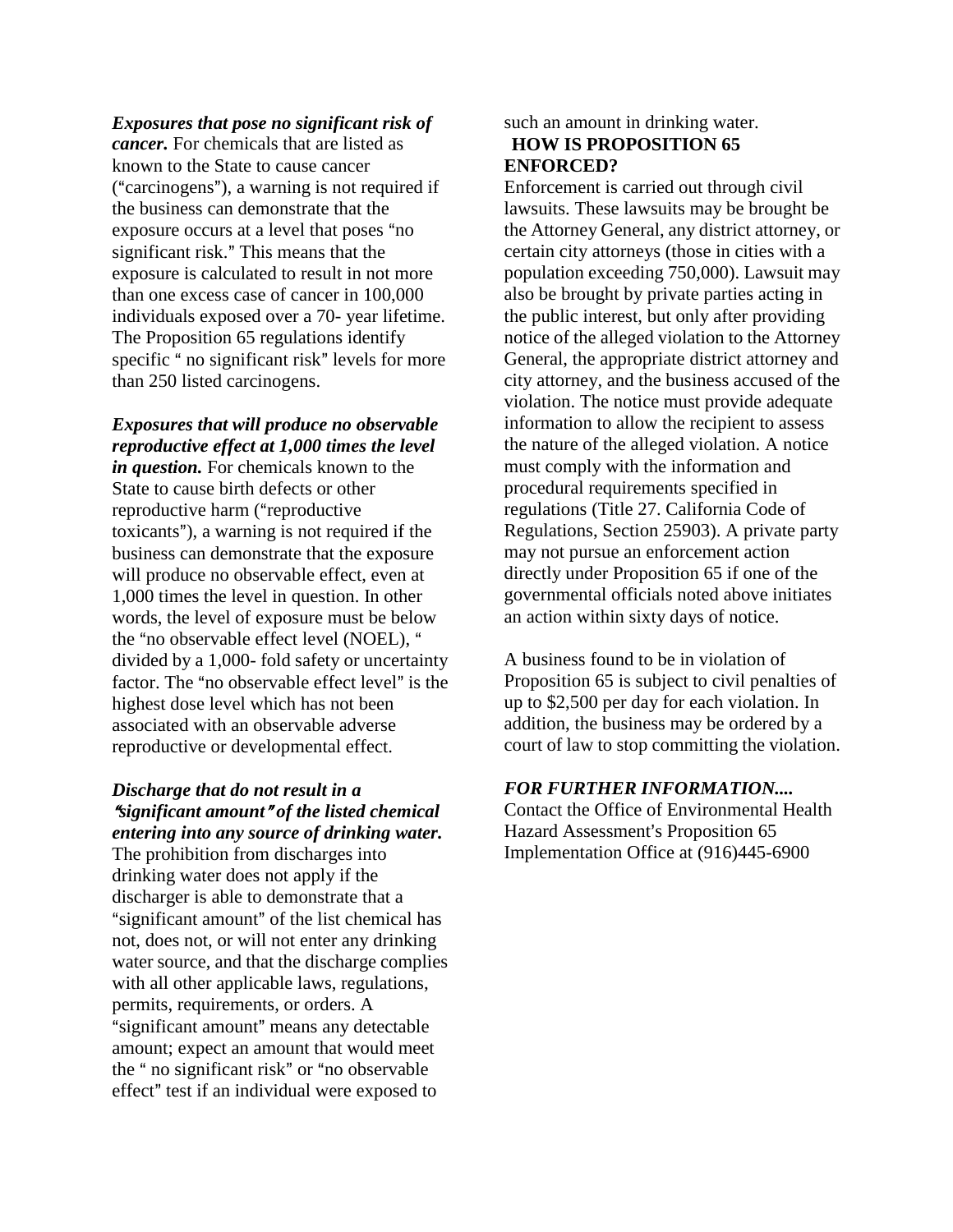# **CERTIFICATE OF MERIT**

I, Jake Schulte, hereby declare:

1. This Certificate of Merit accompanies the attached sixty-day notice in which it is alleged the parties identified in the notice have violated Health and Safety Code section 25249.6 by failing to provide clear and reasonable warnings.

2. I am an attorney for the noticing party.

3. I have consulted with one or more persons with relevant and appropriate experience or expertise who has reviewed facts, studies, or other data regarding the alleged exposure to the listed chemical that is the subject of the action.

4. Based on the information obtained through those consultations, and on all other information in my possession, I believe there is a reasonable and meritorious case for the private action. I understand that "reasonable and meritorious case for the private action" means that the information provides a credible basis that all elements of the plaintiffs' case can be established and the information did not prove that the alleged violator will be able to establish any of the affirmative defenses set forth in the statute.

5. The copy of this Certificate of Merit served on the Attorney General attaches to it factual information sufficient to establish the basis for this certificate, including the information identified in Health and Safety Code section 25249.7(h)(2), i.e., (1) the identity of the persons consulted with and relied on by the certifier, and (2) the facts, studies, or other data reviewed by those persons.

Dated: March 20, 2020

 $\cup$ 

Jake Schulte, Attorney at Law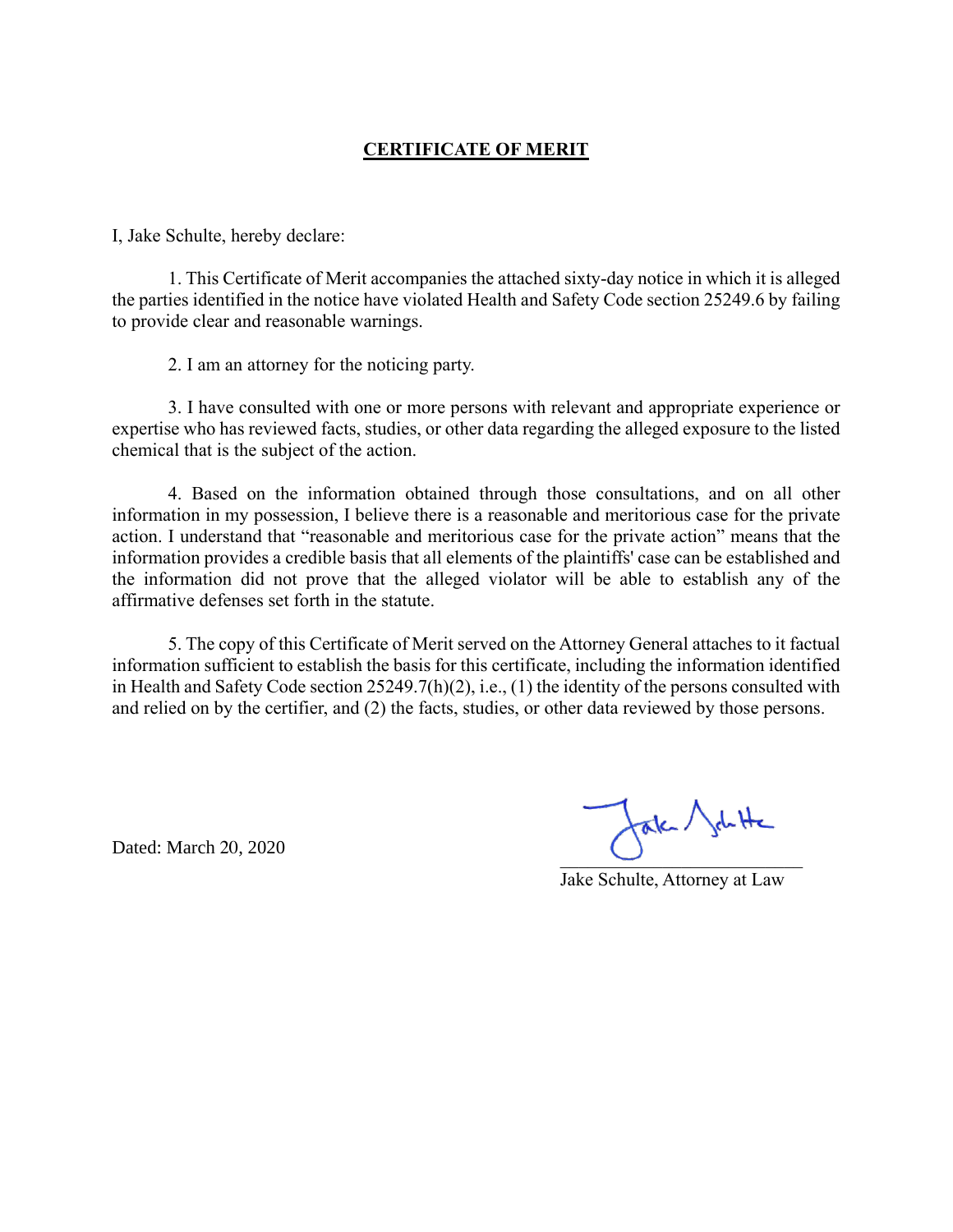## **CERTIFICATE OF SERVICE**

I, Leilani Lu, declare that I am over the age of 18 years, and am not a party to the within action. I am employed in the County of San Diego, California, where the mailing occurs; and my business address is 225 Broadway, 21st Floor, San Diego, California 92101.

**OF VIOLATION SENT IN COMPLIANCE WITH HEALTH & SAFETY CODE SECTION 25249.7(d); (2) CERTIFICATE OF MERIT; (3) PROPOSITION 65: A SUMMARY; and (4) CERTIFICATE OF MERIT ATTACHMENT (served only on the Attorney General)** on the parties listed below by placing a true and correct copy thereof in a sealed envelope, addressed to each party and depositing it at my business address with the U.S. Postal Service for delivery by Certified Mail with the postage thereon fully prepaid: On March 20, 2020, I served the following documents: (1) 60-DAY NOTICE

### **Via Certified Mail**

Deluxity Inc. C/O Yi Hong 4890 S. Alameda St. Unit B Vernon, CA 90058

Ross Stores, Inc. Attn. Legal Department 5130 Hacienda Drive Dublin, CA 94568

CT Corporation System 818 West Seventh Street, Suite 930 Los Angeles, CA 90017 Ross Stores, Inc.

by uploading a true and correct copy thereof as a PDF file via the California Attorney General's website. On March 20, 2020, I served the California Attorney General (via website Portal)

the electronic mail addresses of the City and/or District Attorneys who have specifically authorized e-mail service and the authorization appears on the Attorney General's web site. On March 20, 2020, I transmitted via electronic mail the above-listed documents to

#### **See Attached Service List**

known address by placing a true and correct copy thereof in a sealed envelope and depositing it at my business address with the U.S. Postal Service for delivery with the postage thereon fully prepaid, and addressed as follows: On March 20, 2020, I served the following persons and/or entities at the last

#### **See Attached Service List**

I declare under penalty of perjury under the laws of the State of California that the foregoing is true and correct.

Executed on March 20, 2020 in San Diego, California.

Leilani Xinyue Lu Leilani Lu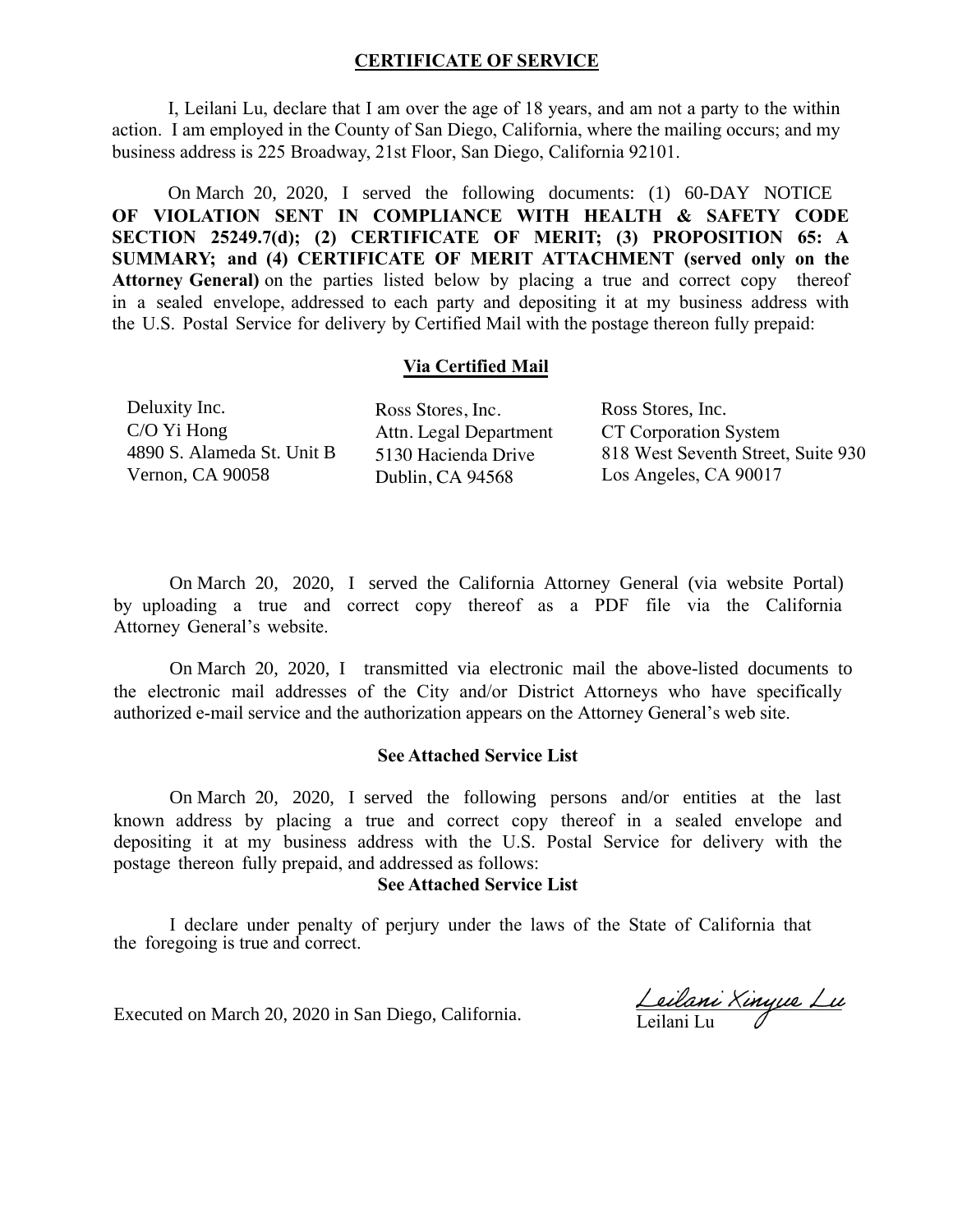#### **E-Mail Service List**

Stacey Grassini, Deputy District Attorney CONTRA COSTA COUNTY 900 Ward Street Martinez, CA 94553 sgrassini@contracostada.org

Michelle Latimer, Program Coordinator LASSEN COUNTY [220 S. Lassen Street](mailto:sgrassini@contracostada.org)  Susanville, CA 96130 mlatimer@co.lassen.ca.us

Dije Ndreu, Deputy District Attorney MONTERREY COUNTY 1200 Aguajito Road [Monterey ,CA 93940](mailto:mlatimer@co.lassen.ca.us)  Prop65DA@co.monterey.ca.us

Allison Haley, District Attorney NAPA COUNTY 1127 First Street, Ste. C Napa, CA 94559 [CEPD@countyofnapa.org](mailto:Prop65DA@co.monterey.ca.us) 

Paul E. Zellerbach, District Attorney RIVERSIDE COUNTY 3072 Orange Street Riverside, CA 92501 Prop65@rivcoda.org

[Barbara Yook, District Attorney](mailto:CEPD@countyofnapa.org)  CALAVERAS COUNTY 891 Mountain Ranch Rd. San Andreas, CA 95249 Prop65Env@co.calaveras.ca.us

[Gregory Alker, Assistant D](mailto:Prop65@rivcoda.org)istrict Attorney SAN FRANCISCO COUNTY 732 Brannan Street San Francisco, CA 94103 gregory.alker@sfgov.org

Kathryn L. Turner, Chief Deputy City Attorney [CITY OF SAN DIEGO](mailto:Prop65Env@co.calaveras.ca.us)  1200 Third Avenue San Diego, CA 92101 CityAttyCrimProp65@sandiego.gov

Jeffrey S. Rosell, District Attorney SANTA CRUZ COUNTY 701 Ocean Street Santa Cruz, CA 95060 [Prop65DA@santacruzcounty.us](mailto:gregory.alker@sfgov.org) 

Dennis J. Herrera, City Attorney CITY OF SAN FRANCISCO City Hall, Room 234 1 Dr. Carlton B. Goodlett Place San Francisco, CA 94102 Valerie.lopez@sfcityatty.org

Eric J. Dobroth, Deputy District Attorney SAN LUIS OBISPO COUNTY County Government Center Annex, 4th Floor San Luis Obispo, CA 93408 edobroth@co.slo.ca.us

Yen Dang, Supervising Deputy District Attorney SANTA CLARA COUNTY [70 W Hedding St](mailto:edobroth@co.slo.ca.us)  San Jose, CA 95110 EPU@da.sccgov.org

Stephan R. Passalacqua, District Attorney SONOMA COUNTY 600 Administration Drive [Sonoma, CA 95403](mailto:EPU@da.sccgov.org)  jbarnes@sonoma-county.org

Phillip J. Cline, District Attorney TULARE COUNTY 221 S Mooney Blvd Visalia, CA 95370 Prop65@co.tulare.ca.us

Gregory D. Totten, District Attorney VENTURA COUNTY 800 S Victoria Ave Ventura, CA 93009 daspecialops@ventura.org

Jeff W. Reisig, District Attorney YOLO COUNTY 301 Second Street Woodland, CA 95695 cfepd@yolocounty.org

[Tori Verber Salazar, District Att](mailto:daspecialops@ventura.org)orney SAN JOAQUIN COUNTY 222 E. Weber Avenue, Room 202 Stockton, CA 95202 DAConsumer.Environmental@sjcda.org

Christopher Dalbey, Deputy District Attorney [SANTA BARBARA COUN](mailto:cfepd@yolocounty.org)TY 1112 Santa Barbara St. Santa Barbara, CA 93101 DAProp65@co.santa-barbara.ca.us

Nancy O'Malley, District Attorney ALAMEDA COUNTY 7776 Oakport Street, Suite 650 [Oakland, CA 94621](mailto:DAConsumer.Environmental@sjcda.org)  CEPDProp65@acgov.org

Barbara M. Yook, District Attorney CALAVERAS COUNTY 891 Mountain Ranch Road San Andreas CA 95249 Prop65Env@co.calaveras.ca.us